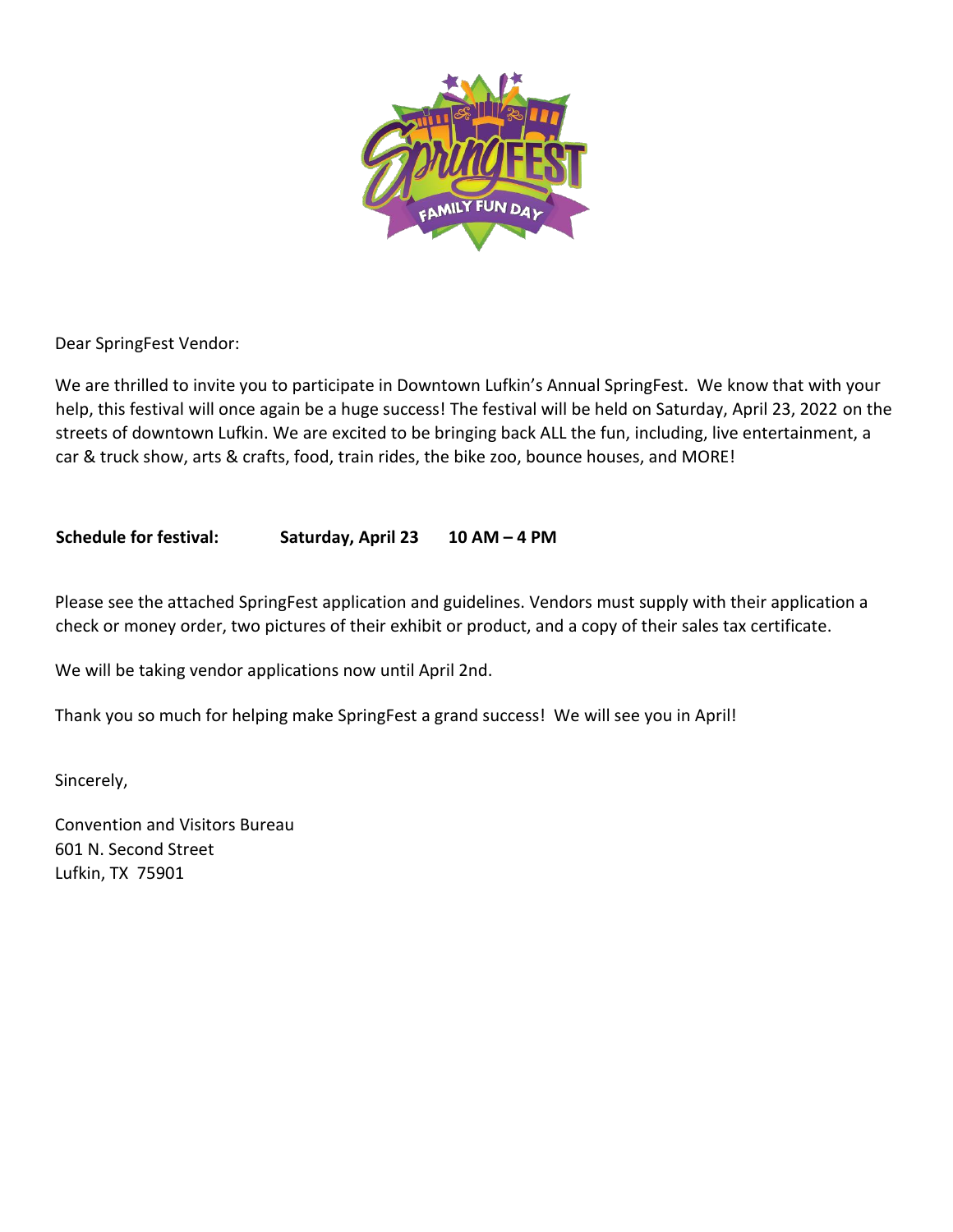

# **SpringFest Saturday, April 23, 2022 10AM- 4PM** *In Downtown Lufkin, TX*



### *SpringFest Commercial Guidelines:*

- Exhibitor must supply, with the application, a check or money order, two pictures of their exhibit or product, and a copy of their Sales Tax Certificate. Vendors will be notified by email if their application is accepted or declined. If declined, entry fee will be returned with notification. **All entries must be received by April 2.**
- Set up must be completed and all vehicles removed by 9AM Saturday morning. Free all-day parking is available outside the blocked-off area.
- No vulgar or profane merchandise will be allowed. **No pop toys or guns allowed (nothing capable of firing a projectile).** No illegal knives are allowed per city ordinance. **SpringFest has the right to refuse any exhibit deemed inappropriate for this event, and remove any offensive or inappropriate merchandise or displays.**
- Booths are on downtown streets: spaces are approximately 12'x12'.
- Electricity (110 & 220) available first-come, first served. **Water hook-ups are not available.**
- The number of spaces are limited. Spaces are assigned by the SpringFest committee.
- Canopy and "easy-up" style tents are **REQUIRED** and must be suited to a concrete surface.
- Exhibitors are responsible for their own set up. Equipment such as tables, chairs, etc., are exhibitors' responsibility and will not be provided. Exhibitors are responsible for their equipment in case of loss or damage
- Exhibitors that sell a product must collect sales tax if they are not exempt and are responsible for reporting their own tax to the Texas State Comptroller. Vendors must supply a sales tax certificate copy to SpringFest with the application.
- No booth may give away or sell food or drinks except as approved by the SpringFest committee.
- Vendors failing to comply with all rules may be required to leave the show and will not be refunded any money.
- This is a rain or shine event.
- **All fees are NON-REFUNDABLE regardless of circumstances.**

For more information and questions regarding the application process, please call 936- 6330349 or E-Mail nhoward@cityoflufkin.com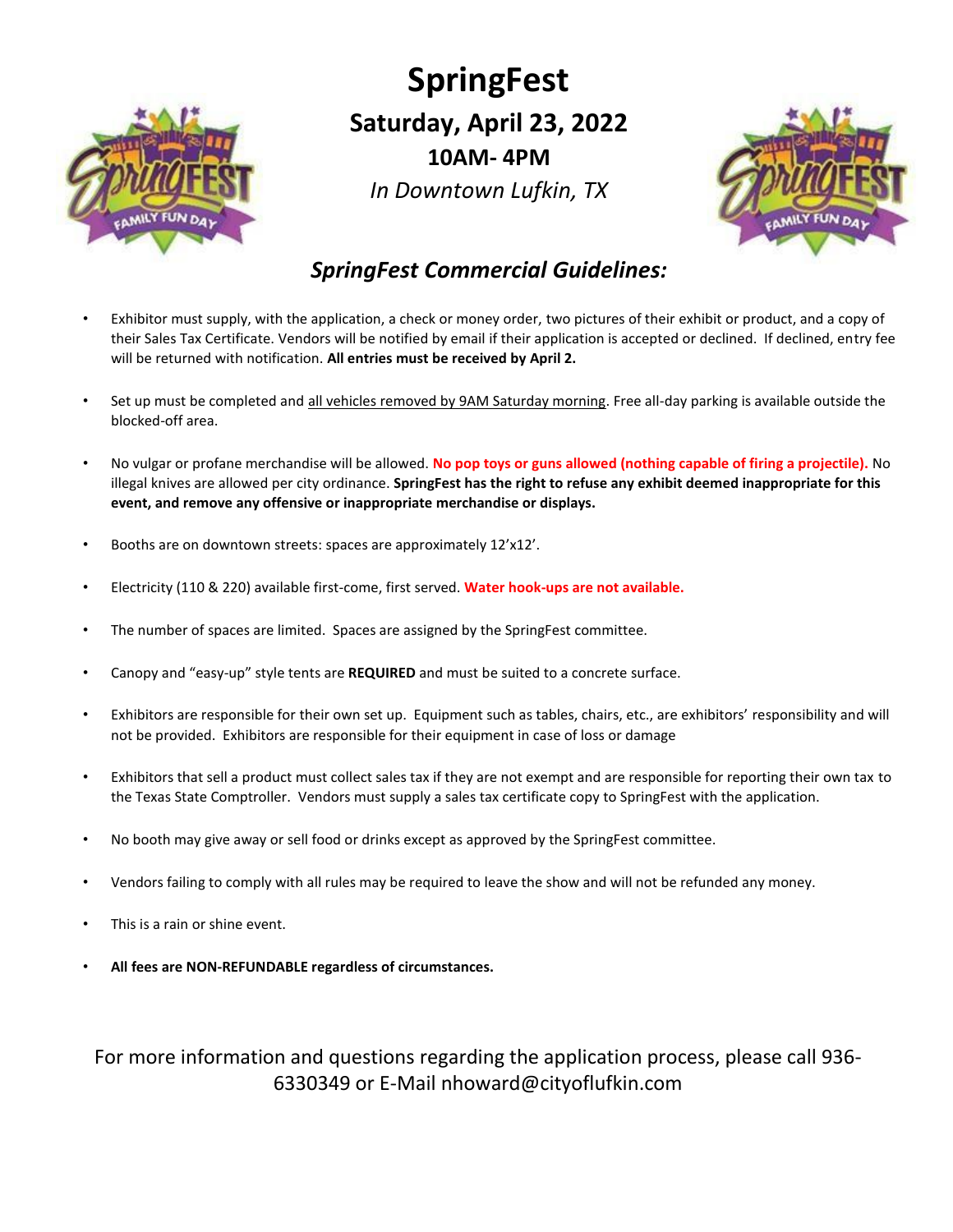# **SpringFest Vendor Application 2022**

| 3.                                               |                                                                                                                                                                                            |  |
|--------------------------------------------------|--------------------------------------------------------------------------------------------------------------------------------------------------------------------------------------------|--|
|                                                  |                                                                                                                                                                                            |  |
| 4.                                               |                                                                                                                                                                                            |  |
| 5.                                               |                                                                                                                                                                                            |  |
| $\bullet$<br>$\bullet$<br>$\bullet$<br>$\bullet$ | Please reserve my Downtown Merchant booth __________________(Store owners only - Store merchandise only)<br>Please reserve me an informational (not selling any items) booth (\$30)        |  |
|                                                  | ** Reservation deadline-April 2 or until we are full **                                                                                                                                    |  |
| 6.                                               | Is electricity required? 110VOLT/15AMP (\$25) ____________ 220VOLT/20AMP (\$50) _SOLD OUT_<br>If so, please see the checklist on the next page.                                            |  |
| 7.                                               | Amount enclosed (be sure to include the correct electricity fee if you are requesting electricity):                                                                                        |  |
| 8.                                               | Description of items to be sold or displayed (required). Please either mail or email two photos of vendor booth.<br>Application will be automatically rejected without photos.             |  |
| 9.                                               | You must provide your own display equipment, pop-up tent, tables, chairs, etc.                                                                                                             |  |
|                                                  | 10. Please sign below that you have read the SpringFest Commercial Guidelines and you agree to abide by all the rules<br>set by the SpringFest Committee.                                  |  |
|                                                  | <b>Exhibitor Signature</b><br>Date                                                                                                                                                         |  |
|                                                  | 11. Please initial that you will NOT take down your booth until the festival is over 4PM. ________ If you do take down<br>early, you will not be allowed to come back the following years. |  |
|                                                  |                                                                                                                                                                                            |  |

#### **Angelina County Beautiful Clean Litter Free Festival Event Guidelines**

Event volunteers and employees are on hand to keep the venue tidy during the festival and are NOT responsible for vendor trash. Vendors who leave their trash behind after the conclusion of the event WILL be banned from all future participation in any Lufkin festivals. We will have a trash receptacle on hand for easy disposal. Please help us keep this festival and venue beautiful and litter free!

Yes, I have read and understand the Litter Free festival guidelines.